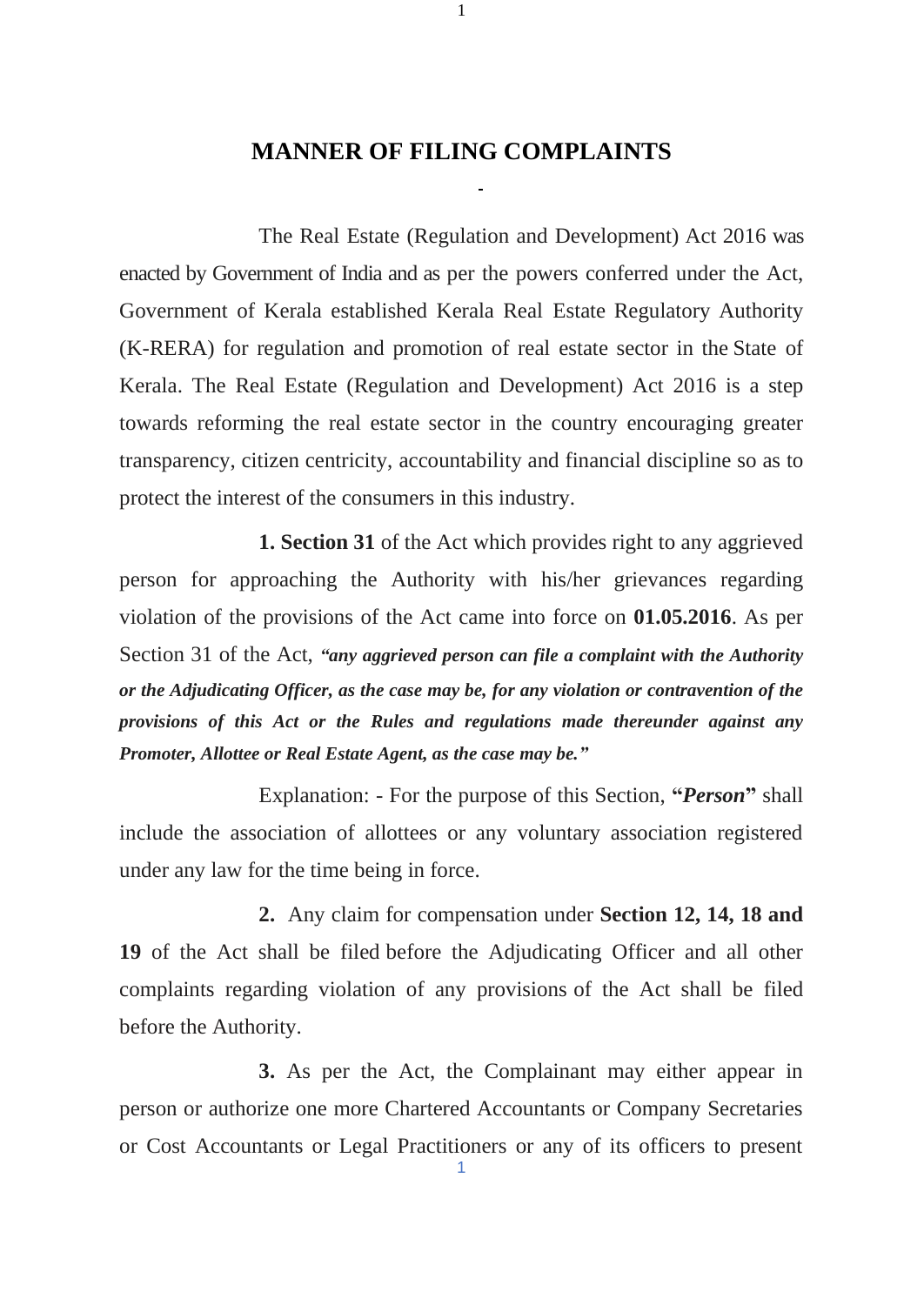his/its case before the Authority.

**4.** The Authority shall have the same powers as are vested in a Civil Court under the Code of Civil Procedure, 1908 while trying a suit in respect of i) the discovery and production of books of accounts and other documents, at such place and at such time as may be specified by the Authority, ii) summoning and enforcing the attendance of persons and examining them on oath, iii) issuing commissions for the examination of witnesses or documents and iv) any other matter prescribed by the Rules.

**5.** The pleadings before the Authority shall be submitted in a booklet form in the proper manner. None of the papers shall be folded.

## **I. Complaints before the Authority**

- 1. Any aggrieved person can file a complaint with the Authority, under Section 31 of theAct read with Rule 36, in **[Form M](https://rera.kerala.gov.in/sites/default/files/2019-10/Form-M.pdf)** annexed with the Kerala Real Estate (Regulation & Development) Rules, 2018 which shall be accompanied by a fee of **Rs. 1,000/-.** Thepayment of fees shall be in the form of Demand Draft drawn on a Scheduled Bank payable at Thiruvananthapuram in favour of the **"Kerala Real Estate Regulatory Authority".** Each and every column/para should be neatly typed using additional papers/sheets wherever necessary.
- 2. The Complainant shall submit the complaint with sufficient number of copies required to be sent to the respondents along with supporting documents to the Authority by registered post or directly in person in the office of the Authority.

2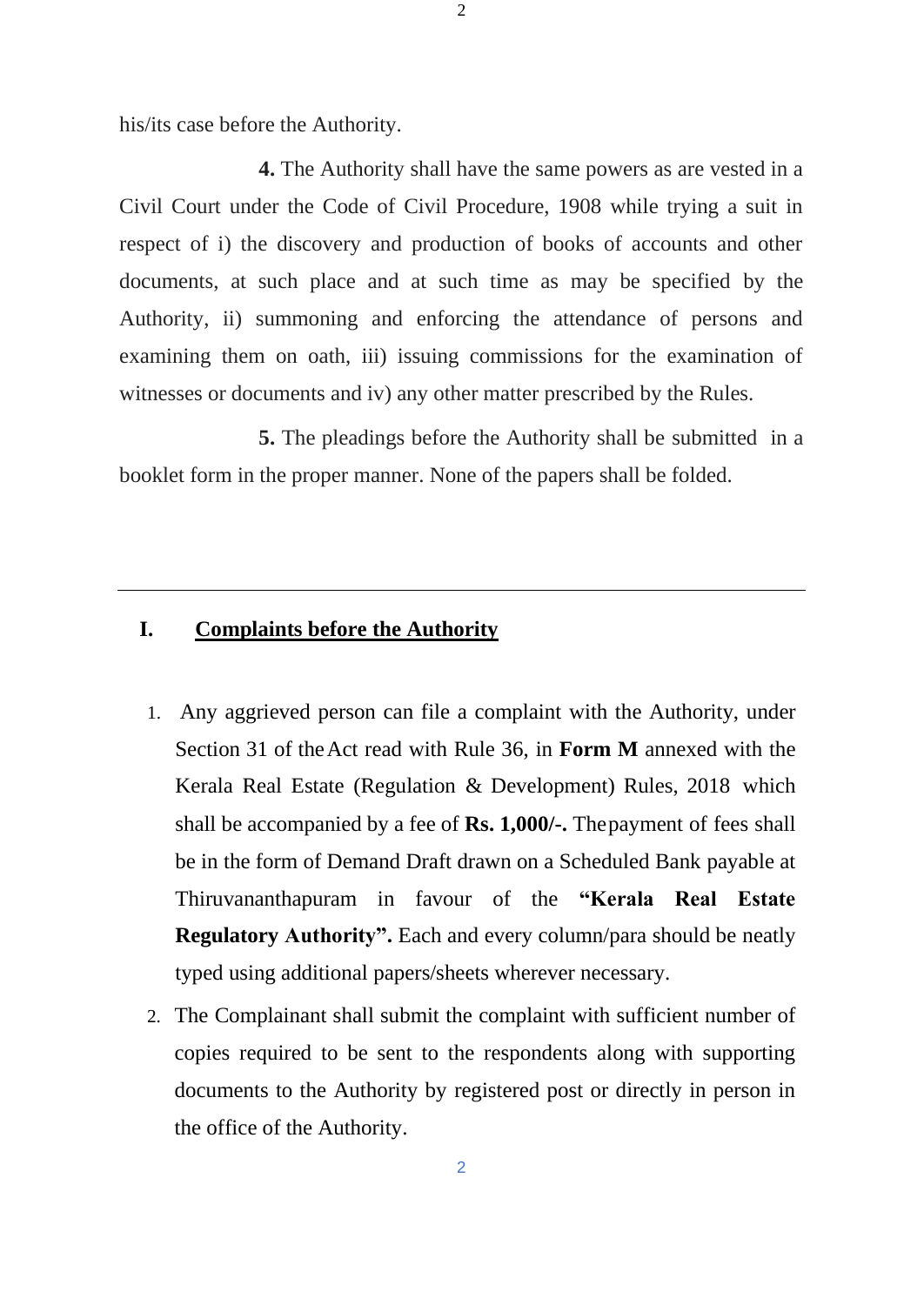- 3. The complaint shall be presented either in person by the applicant himself or through an Advocate or an Authorized Representative as contemplated under Section 56 of theAct, and if through an Advocate, necessary **Vakalath** duly attested with enrollment number and court fee stamp, as well as Advocate Welfare Fund, stampas prescribed in the Civil Court Procedure, as the case, shall be filed. The e-mail id and contact number of the complainants as well as their advocate/authorized representative shall be furnished with the complaint.
- 4. An authorized representative other than Advocate shall furnish **Memo of Authorization** in **Form 7** (annexed to the Regulations) containing the address of the representative with all particulars of e-mail address or mobile number for proper communication.
- 5. The party who has engaged a legal practitioner or any other authorized representative to appear for him before the Authority/the Adjudicating Officer shall not be entitled to be heard in person unless permitted by the Authority.
- 6. When a number of complaints are submitted to the Authority based on similar facts and seeking the same or similar relief against the same promoter in the same project, the Authority shall ordinarily club all such complaints together and pass a common order.
- 7. The designated officer of the Authority may, at any time, call upon the party to produce such further materials as and when he is directed by the Authority in this regard.
- the same to the opposite party.  $\frac{1}{3}$ II the parties shall produce copies of 8. After getting notice of the complaint, the Respondents shall appear for the hearing along with their Counter Statement, after serving copies of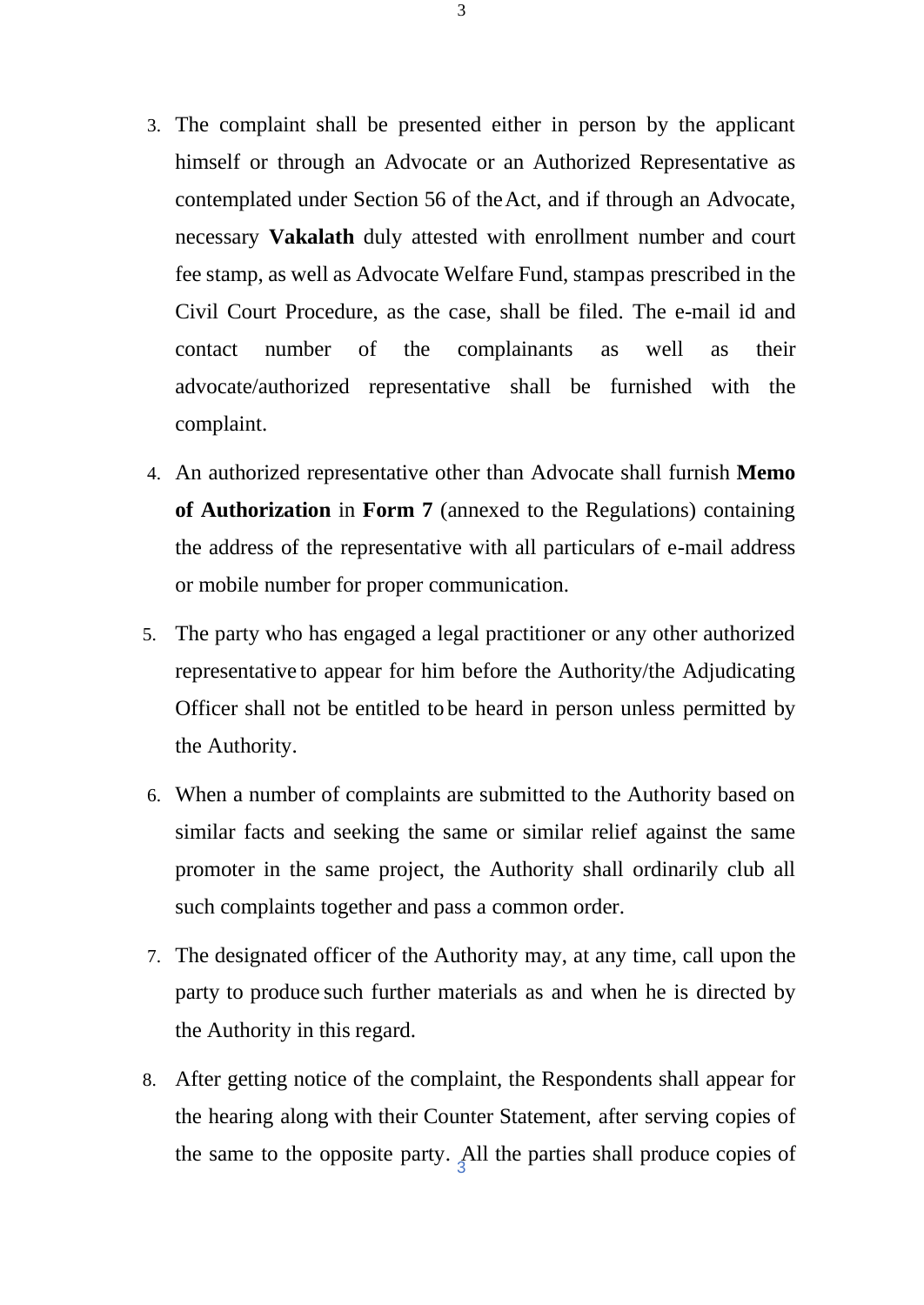documents, if any, to support their case/claim/contentions, along with the complaint/counter statement itself.

## **II. Claims before the Adjudicating Officer:**

- 1. As per Rule 37 of Kerala Real Estate (Regulation & Development) Rules, 2018 the aggrieved person can file claims for compensation as provided under **Section 12, 14, 18 and 19** of the Act, before the Adjudicating Officer.
- 2. If the claims are more than one but based on similar facts and praying for the same relief sought against the same promoter, all those claims shall be clubbed anddisposed of through a common order.
- 3. Any aggrieved person may file a claim for compensation in the prescribed **[FORM–N](https://rera.kerala.gov.in/sites/default/files/2019-10/Form-N.pdf)** (additional sheets can be used) with adequate number of copies to be served upon each respondent with the Adjudicating Officer for compensation under Section 12, 14, 18 and 19 of the Act read with Rule 37 and Regulations made thereunder, save as those provided to be adjudicated by the Authority, which shall be accompanied by a fee of **Rs. 1,000/-** remitted in the form of a demand draft drawn on a Scheduled Bank payable at Thiruvananthapuram in favour of the **"Kerala Real Estate Regulatory Authority".** The aggrieved person has to submit his application along with supporting documents by registered post or in person in the office of the Authority.
- attested with affixture of applicable court feestamp as well as Advocate 4. The claim shall be presented either in person by the Claimant himself or through an authorized representative as contemplated under Section 56 of the Act. Necessary vakalath or Memo of authorization duly

4